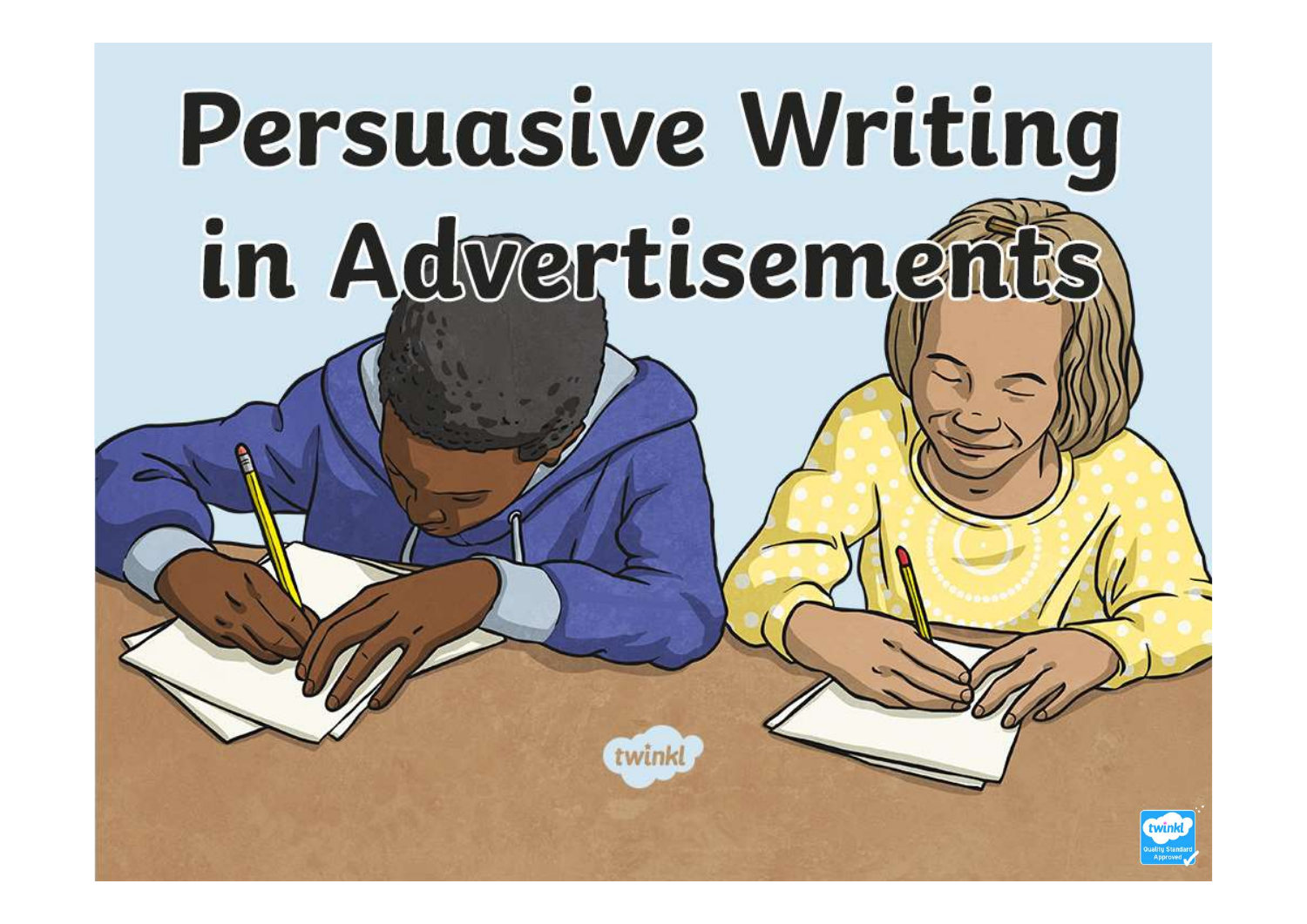

It helps to aim the advert at a particular type of customer.

It makes it appeal to the reader's personality.

Or Service?<br>It sends a positive message<br>about the product or about the product or service.

Its purpose is to sell to people.

twinkl.co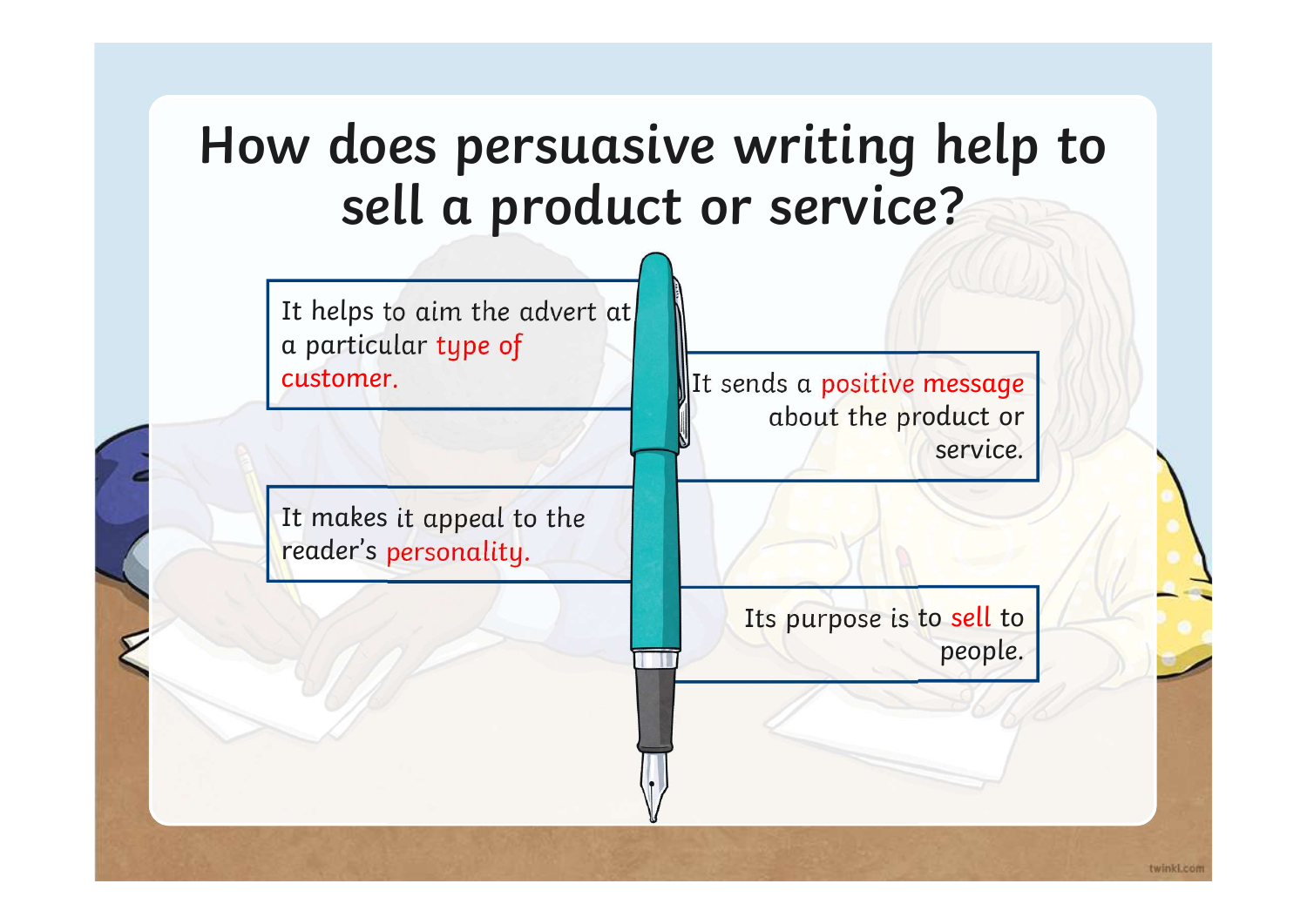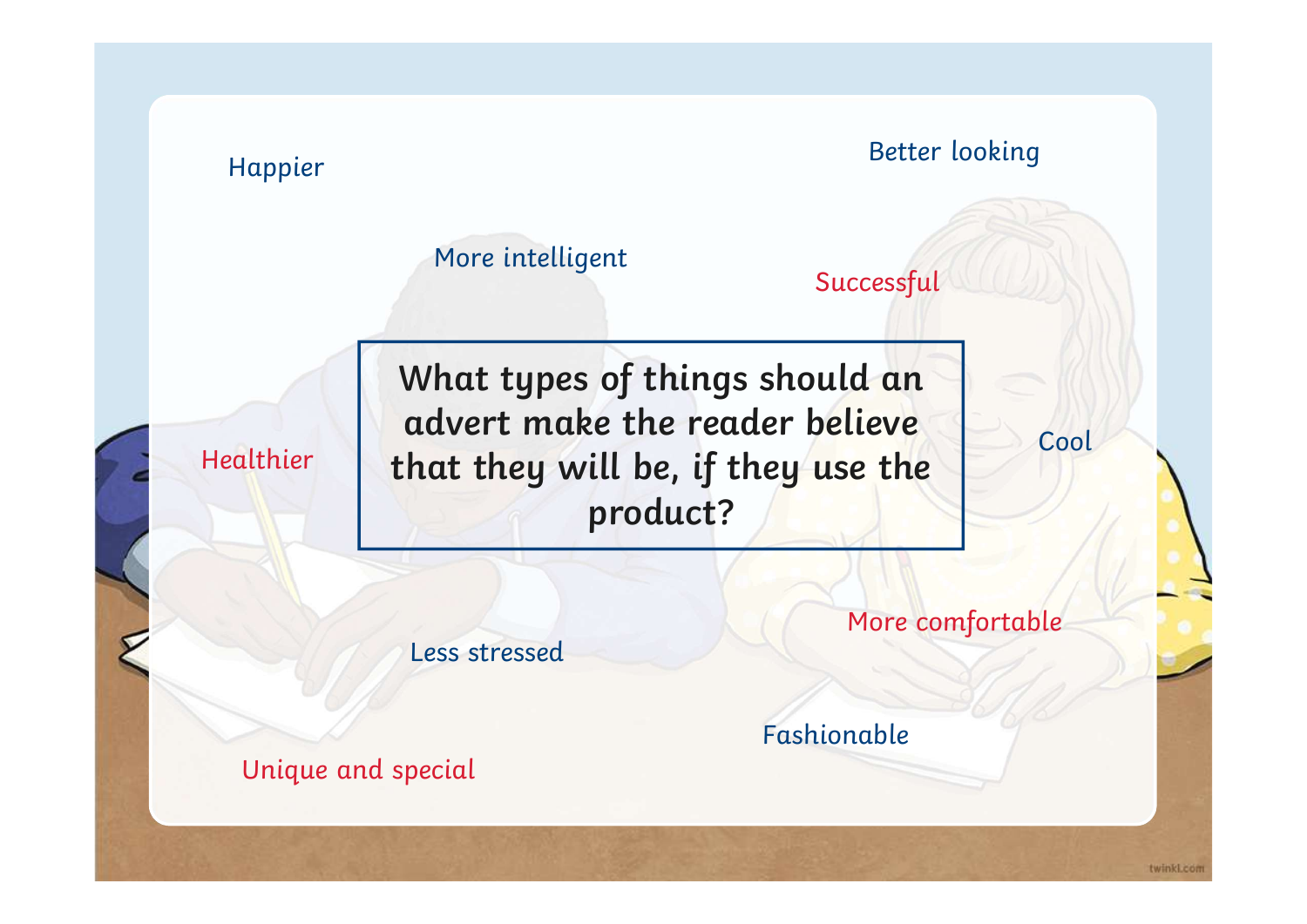## Appealing Language

Here are a few examples of some terms used in adverts:

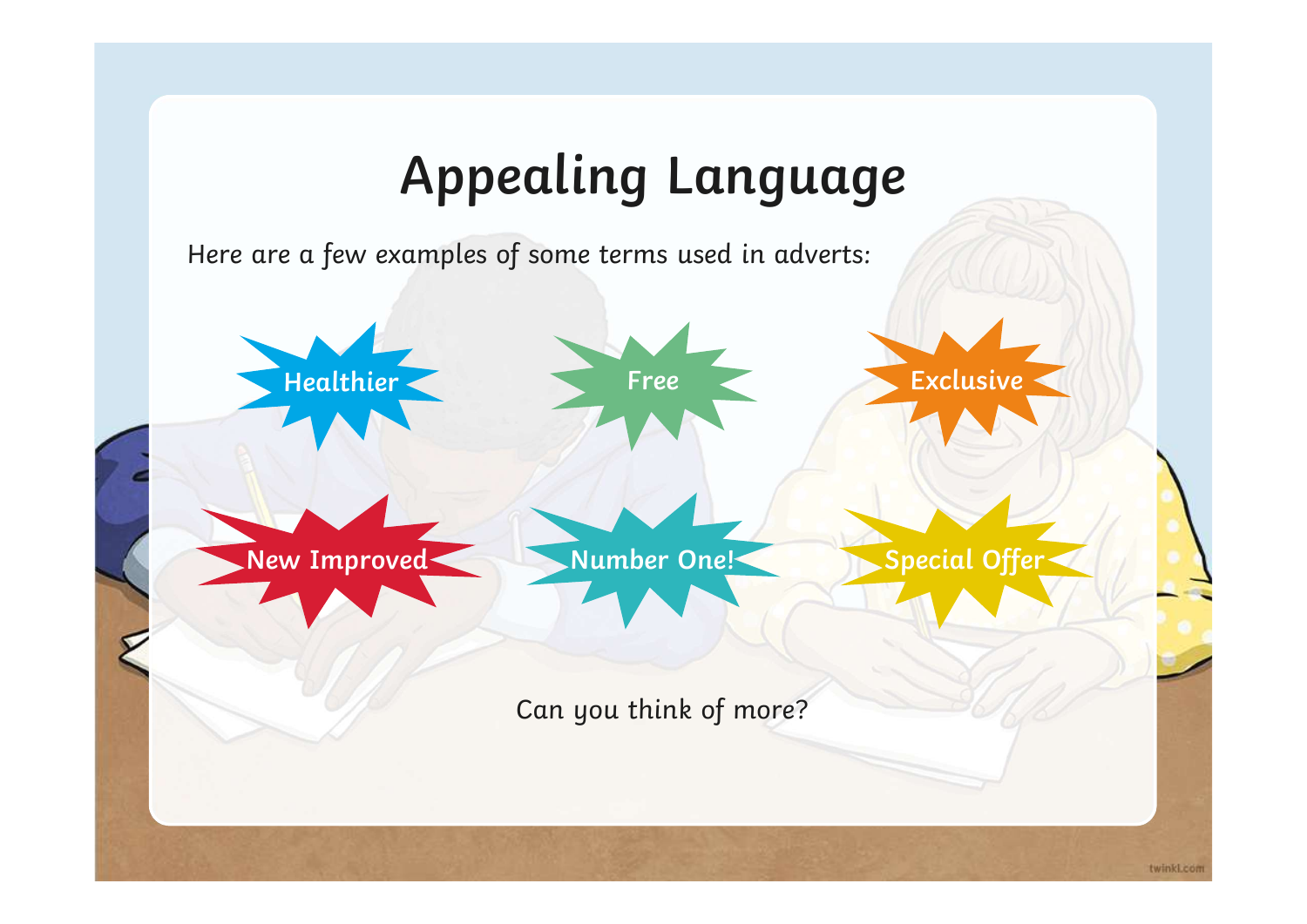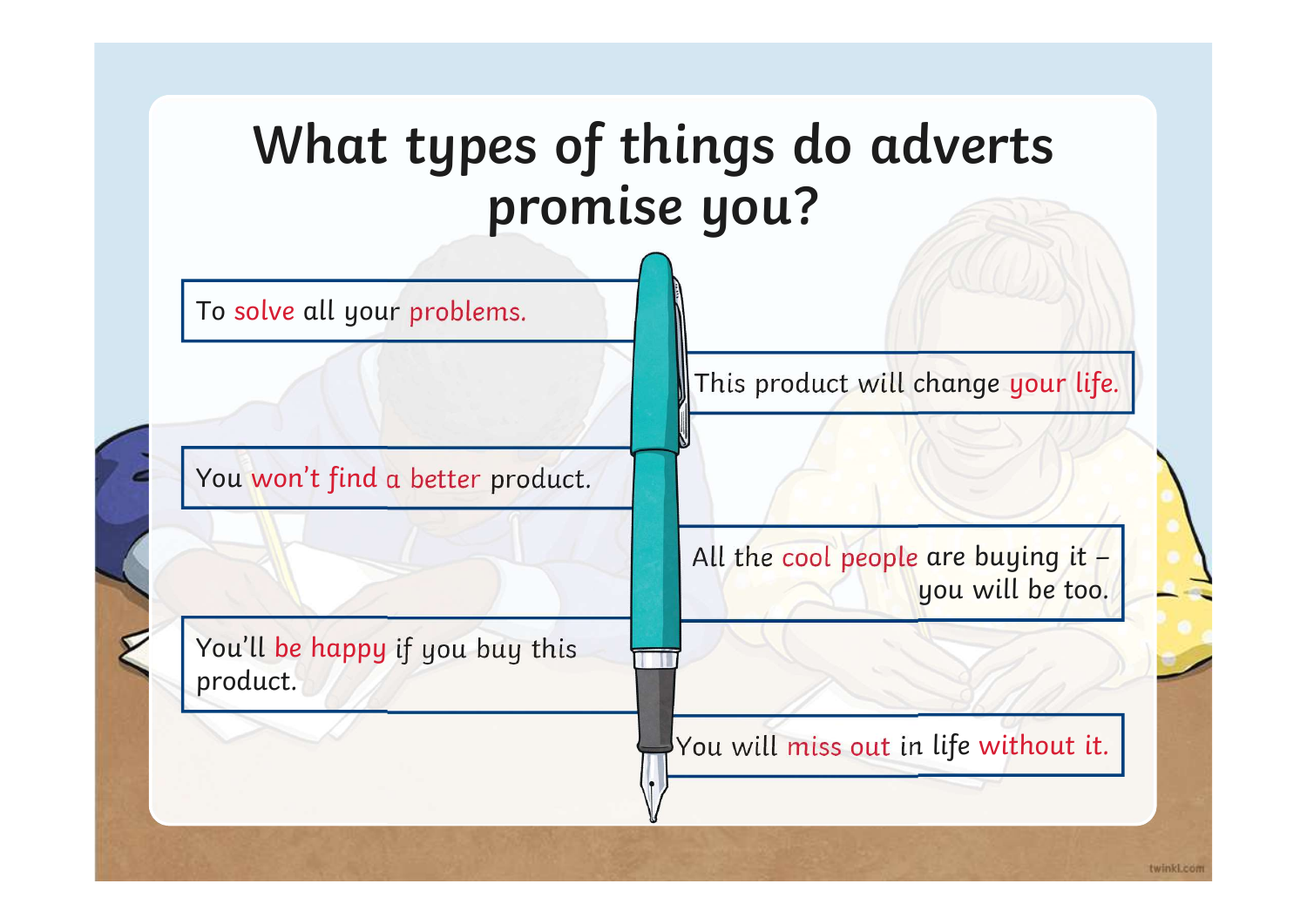## How do adverts catch your attention and stick in your memory?

They focus on a sense e.g. taste or yours and cater to it.

They use humour to make you like them.

Use positive comments made by other customers.

They ask questions to hook you in.

They use alliteration, rhyme and word play to come up with catchy slogans.

twinkl.c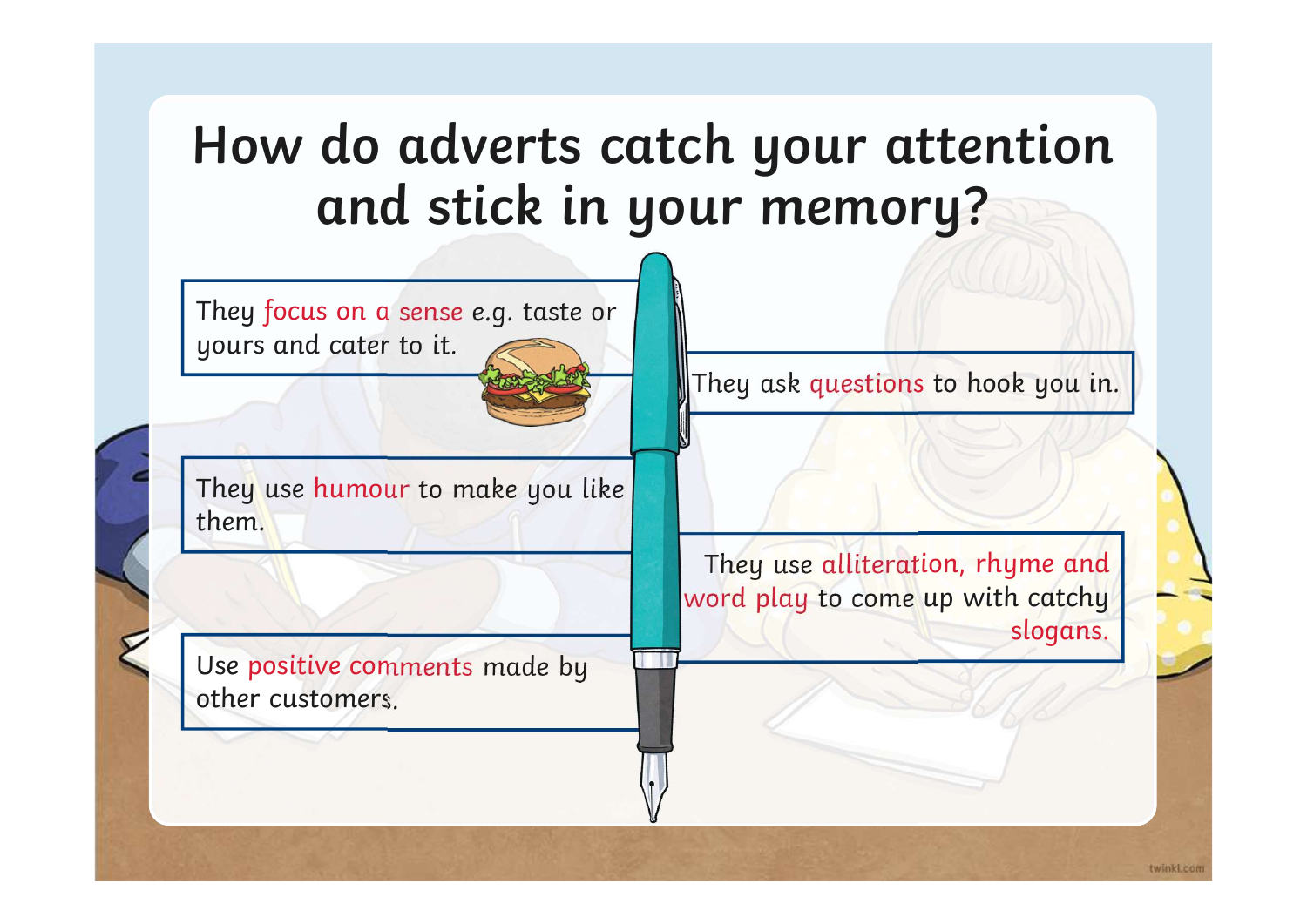



- Focus on the positive
- Use bright colours and images to catch your attention
- Use a mix of facts and persuasive and exaggerated language.

Use catchy slogans and sayings